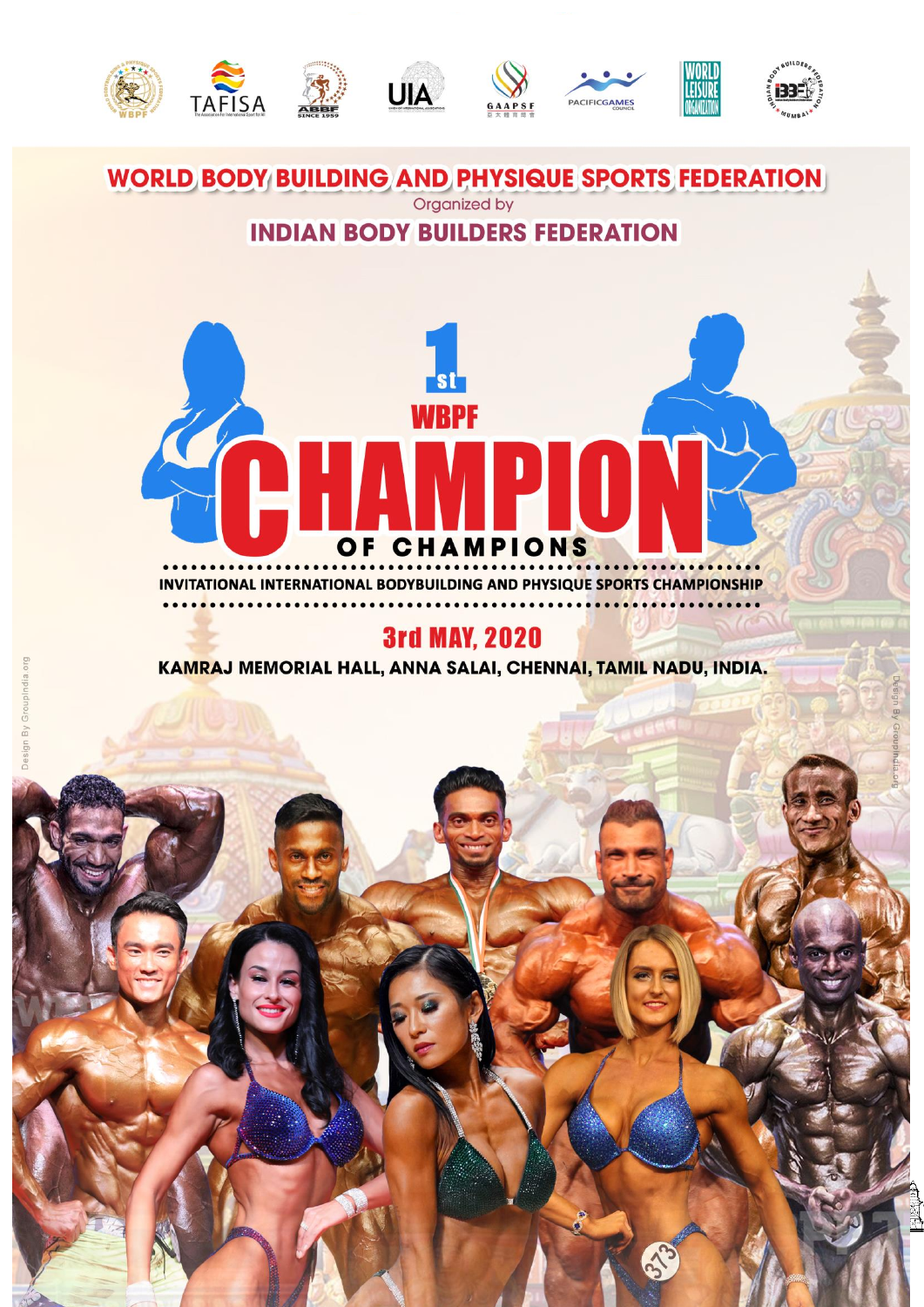





**1st WBPF CHAMPION OF CHAMPIONS**

INVITATIONAL INTERNATIONAL BODYBUILDING AND PHYSIQUE SPORTS CHAMPIONSHIP

## **LETTER OF INVITATION**

We, the members of the Indian Body Builders Federation have resolved to make this 1st WBPF Champion of Champions, Invitational International Body Building and Physique Sports Championship, an unforgettable and memorable competition to the world in the cultural city of Chennai, India on and from 2nd to 3rd May, 2020 at KAMRAJ MEMORIAL HALL, ANNA SALAI, CHENNAI, TAMIL NADU 600 006. INDIA. With this object, the entire bodybuilding fraternity in India has come together for the successful organization of this Championship. In 2019, one of the most memorable event in the history of Indian Body Building occurred with the election our beloved Datuk Paul Chua as the President of WBPF and Chetan M. Pathare as the Secretary-General of World Body Building and Physique Sports Federation. The election of these two most eligible gentlemen at the pinnacle was unforgettable and crucial for the bodybuilding scene in India and World.

 When we participated in the 11th World Body Building and Physique Sports Competition at Jeju Island, South Korea, it was with a hope to host the First WBPF Champion of Champions, Invitational International Body Building and Physique Sports Championship in India. These hopes and wishes of the entire bodybuilding community of India came true with the grant of permission from the Hon'ble WBPF President's kind permission to host the 1st WBPF Champion of Champions, Invitational International Body Building and Physique Sports Championship in India. This Championship assumes significance as this is the first cash award championship and India is the proud host of this memorable event.

We Indians believe in "Athithi Devo Bhav" i.e. All the guests are like God. Going by the adage there should not be any doubt that we are not only proud to welcome you all in India, but consider it our religious duty to provide you with the best of the comforts. We will be proud to introduce you to various customs of India and its Unity in diversity.

 The entire Body Building fraternity in India is eagerly awaiting your visit and plan to make this championship most splendorous like the festival of Diwali, colourful like the festival of Holi, gracious like Christmas, and dynamic like the festival of Eid.

Sincerely yours,

Cheterylat

**Chetan M. Pathare**  Secretary-General Indian Body Builders Federation (IBBF) World Body Building and Physique Sports Federation (WBPF)

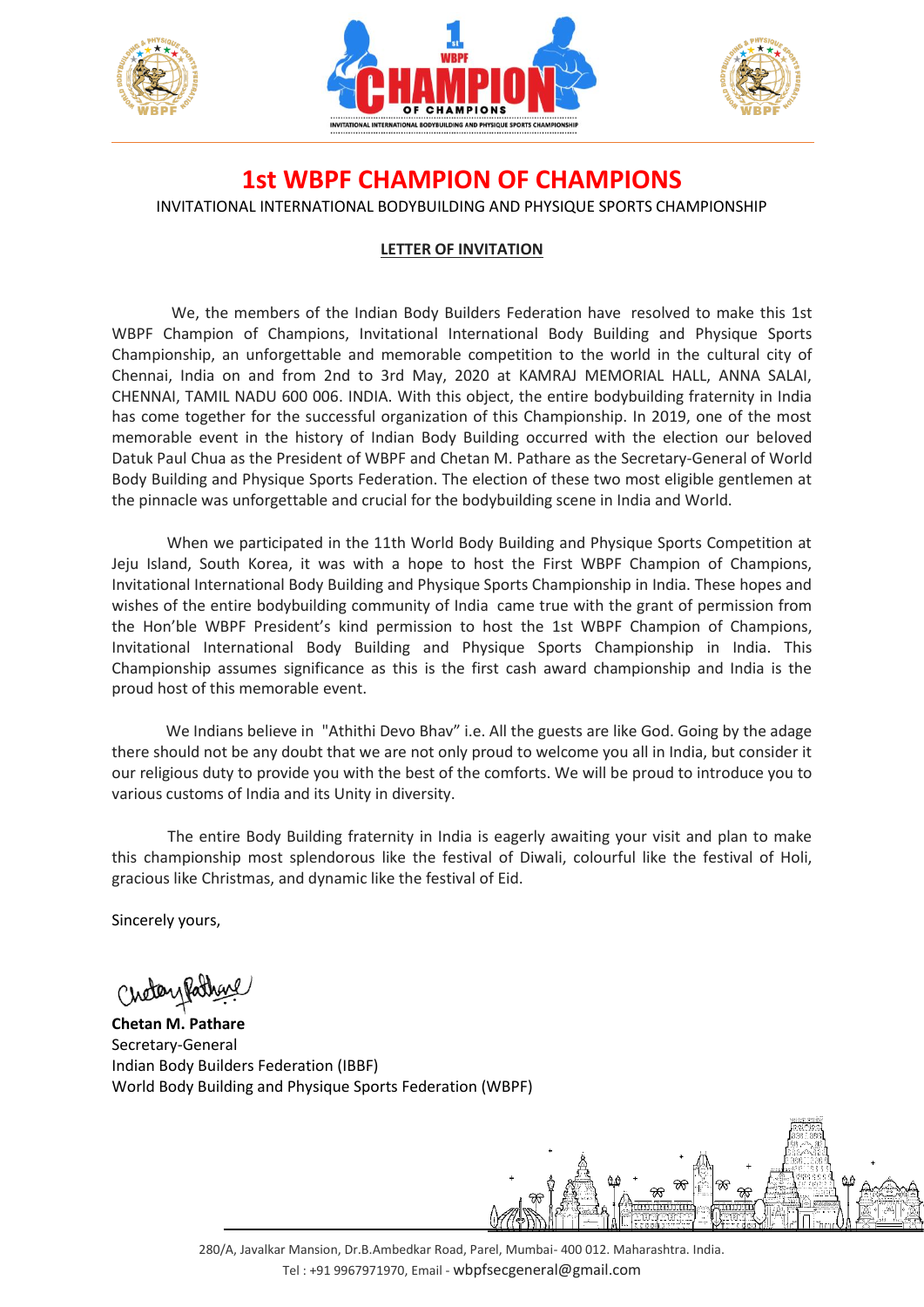





## **MESSAGE FROM DATUK PAUL CHUA**



Since the establishment of WBPF and ABBF, I have been contemplating seriously about our athletes' welfare as to how to provide them with incentives.

At the 53rd Asian Congress held in Batam, Indonesia, I mooted the idea of hosting a competition with some prize money for our athletes and volunteered to contribute some funds to host this event in 2020. Some of my colleagues in the Asian federation were very generous and kind, they volunteered to support the prize money competition for the WBPF Champion of Champions which raised a sum of around US\$75,000.00 in total.

After winning continental and world titles, there were no more worlds to conquer or achieve by many of our champion athletes who compete under the umbrella of WBPF sanctioned competitions, thus to keep them in the sport, we thought that with some prize money the sport will grow and give the athletes to earn some money. This is our appreciation to all champions in Bodybuilding, Athletic Physique, Sports Physique and Women's Model Physique.

There were many organizations selling qualifiers pro cards to engage athletes to compete and this worries me because I realize that there is no room for many of the athletes to turn pro and win major competitions like Mr Olympia as it is beyond their reach. As President of WBPF, I strongly opposed this cheating scam. Thus the WBPF and ABBF will not issue pro cards and deceive the athletes, it has no real meaning.

Indian Body Builders Federation the powerhouse in bodybuilding bid to host the 1st WBPF CHAMPION OF CHAMPIONS in Chennai, India from 2nd to 3rd May 2020 in co-operation with their affiliated unit the Tamil Nadu Amateur Body Building Association.

Our sincere thanks to the IBBF and the Organisers in Chennai. We hope that this will not be a onetime competition and it will continue with a larger purse of prize money year by year.

I wish all the competitors great success.

**Datuk Paul Chua** President World Bodybuilding & Physique Sports Federation (WBPF) Asian Bodybuilding & Physique Sports Federation (ABBF)

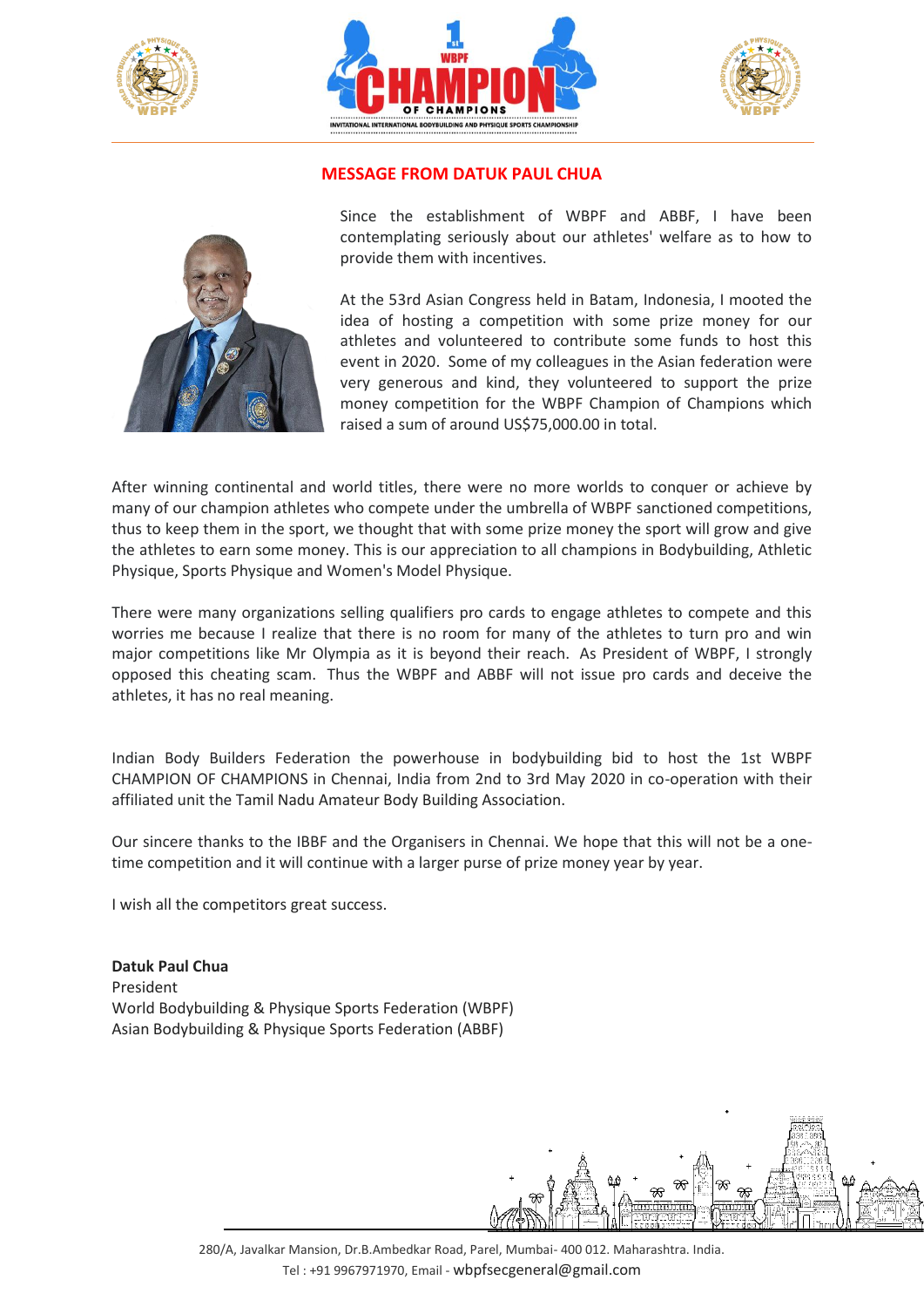





#### **MESSAGE FROM MR CHETAN M. PATHARE**

#### **SECRETARY-GENERAL OF WBPF & ORGANISER OF THE 1ST WBPF CHAMPION OF CHAMPION**S



We in the WBPF, ABBF including IBBF are very fortunate to have a leader who is caring and identifying goals with mission and a great vision, who works day and night to get results for our beloved sport of Bodybuilding and Physique sports...he is none other than Datuk Paul Chua who has been working for our sport over 40 years.

His proposal to introduce the WBPF Champion of Champions with prize money was received with thunderous applaud at the 53rd Asian Congress held in Batam, Indonesia.

I realized that the prize money competition is very important in our ongoing effort to make bodybuilding and physique sports "Number One" by organising this nature to enhance the interest of our sport and encourages many of our past and present champions to compete on the same platform and earn some cash incentives.

On behalf of the Indian Body Builders Federation, I bid to take up the challenge to host this event after consulting several of my key officials in the IBBF. Their reaction was instant and one hundred per cent supportive to bring this grand inaugural competition to India. Thus history is in the making for India to be the first country to organise this prize money competition.

I wish to thank all members of the ABBF who have contributed money for this Champion of Champions and all other members of WBPF for their blessings and encouragement to organize this competition in India.

Last but not least many thanks to Mr. M Aarsu, General Secretary (TBBA) and the entire team of the Tamil Nadu Amateur Body Building Association for their sporting gesture in coming forward to organize the WBPF CHAMPION OF CHAMPIONS at KAMRAJ MEMORIAL HALL, ANNA SALAI, CHENNAI, TAMIL NADU600 006.INDIA stadium from 2 to 3 May 2020.

We warmly welcome all champion bodybuilders and physique athletes to Chennai, India and wish them best of luck.

## **Chetan M. Pathare** Secretary-General World Bodybuilding and Physique Sports Federation (WBPF) Indian Body Builders Federation (IBBF)

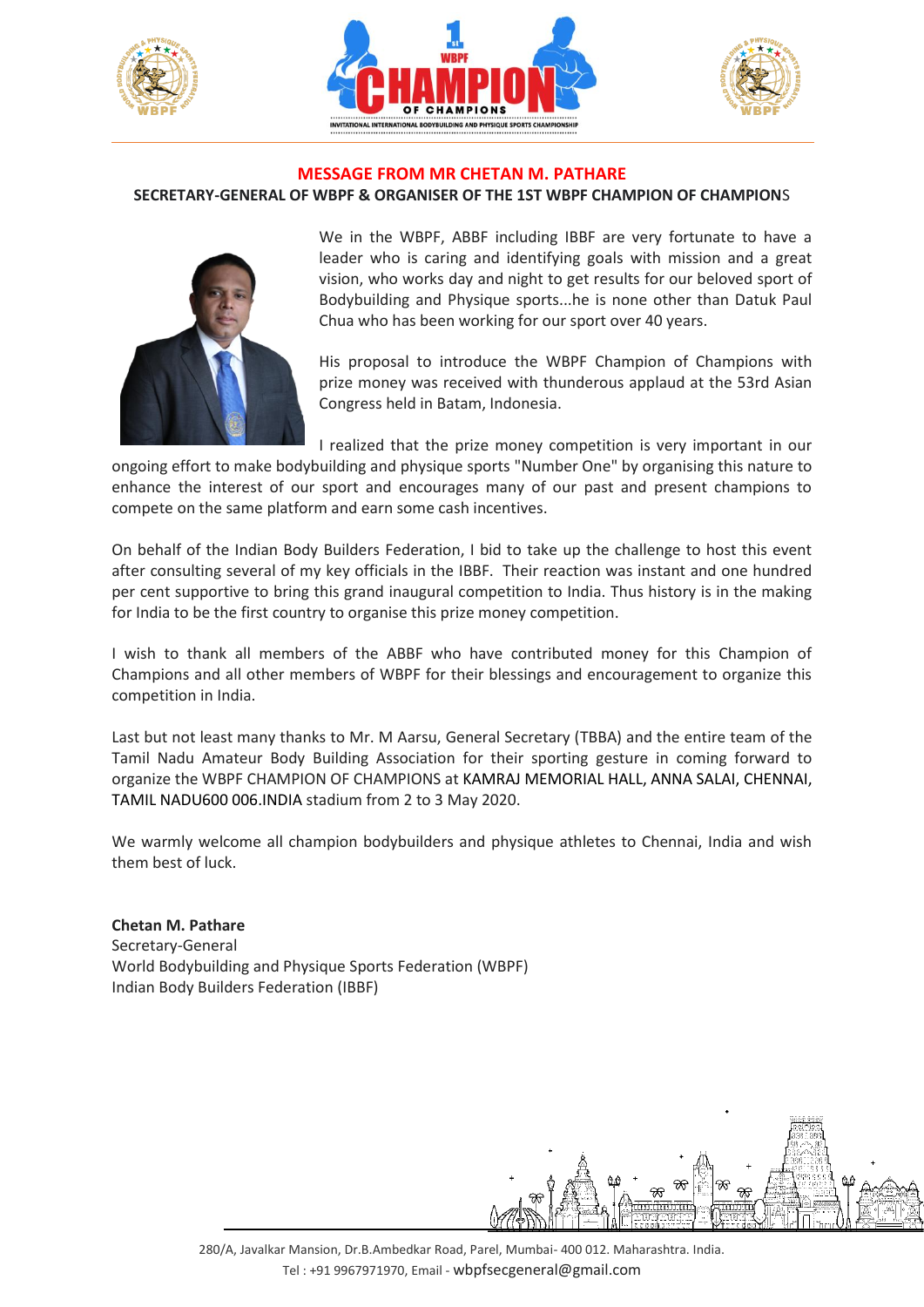





## **MESSAGE FROM THE DESK OF THE PRESIDENT IBBF**



Dear participants, organizers and the officials coming to the cultural city of Chennai, Tamil Nadu and all the invited Guest of the WBPF and the IBBF.

This is a proud occasion for all of us on board to celebrate the  $1<sup>st</sup>$ WBPF Champion of Champions 2020, first prize money competition for our athletes in our sport bodybuilding in the cultural and beautiful city of Chennai, Tamil Nadu.

2020 May the world shall witness the biggest event of bodybuilding in the World to be participated by all the top class

bodybuilders and invited officials and supporters making this event an historical event and the fame of this great event across the world.

On this occasion I congratulate first and foremost the father of modern bodybuilding honourable Datuk Paul Chua the President, WBPF & ABBF for bringing several nationalities under one umbrella of sports and harmony and forming a huge family called WBPF.

I also salute the organizing spirit of the organizers of our Tamil Nadu Amateur Body Building Association and the sponsors on behalf of the bodybuilding fraternity from all around the world.

Kudos to the hard work and dedication of our young and dynamic Secretary General Mr. Chetan M. Pathare under whose leadership we hope to successfully host the 1<sup>st</sup> WBPF Champion of Champions 2020. I also thank the entire executive committee of IBBF and all the well wishers for trusting and supporting in all our endeavours.

#### **ALL THE BEST!**

God bless the sport of bodybuilding

**PREMCHAND DEGRA** President Indian Body Builders Federation (IBBF)

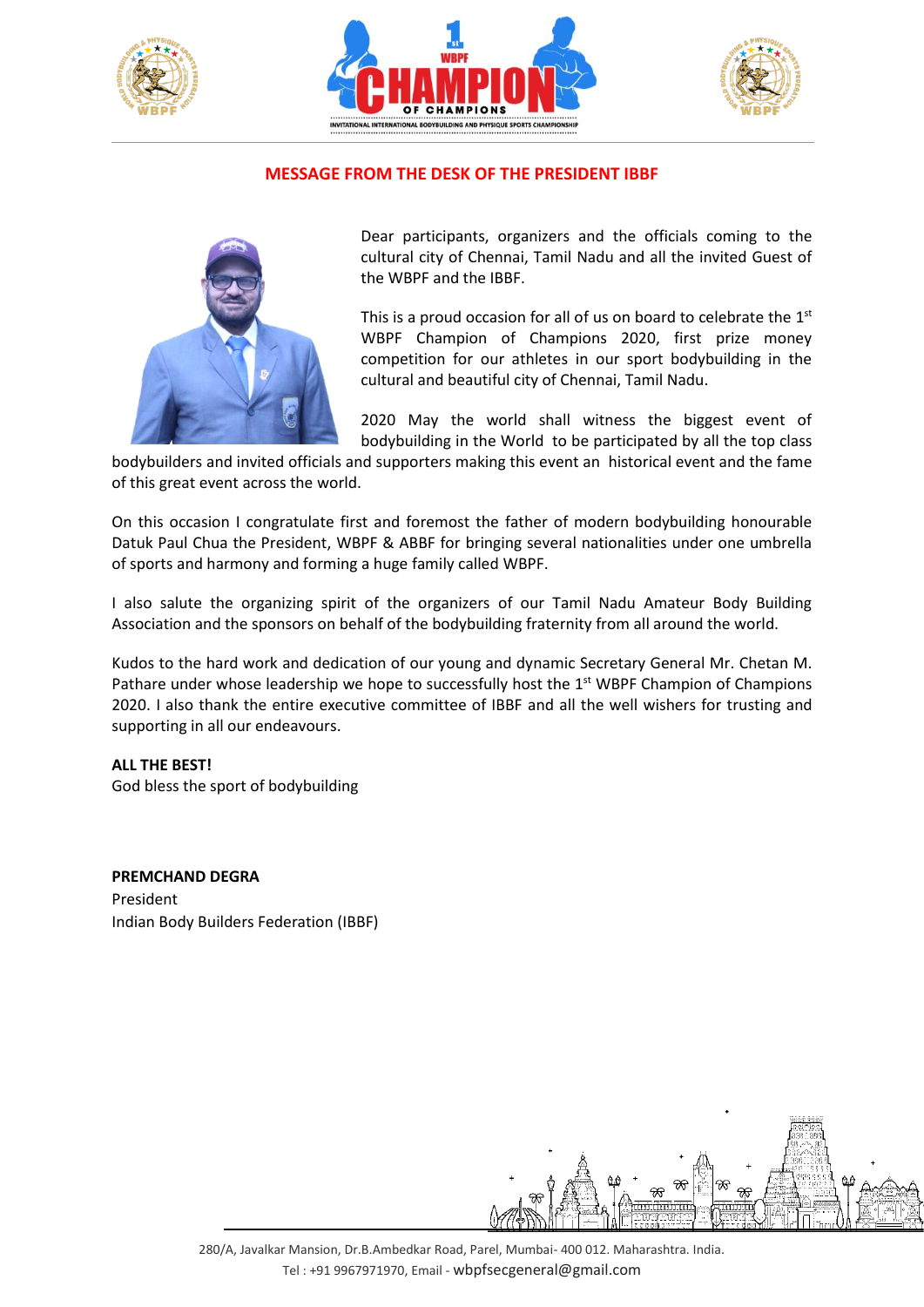





## **TENTATIVE DAILY PROGRAM**

## **02TH MAY, 2020 (SATURDAY)**

Arrivals of the Officials and Judges of WBPF.

| From 02.00 PM            | Check-in for the invited Officials and Judges of WBPF to HYATT<br>REGENCY, 365, ANNA SALAI, TEYNAMPET, CHENNAI, TAMIL NADU<br>600 018. INDIA                                      |
|--------------------------|-----------------------------------------------------------------------------------------------------------------------------------------------------------------------------------|
| 03.00 PM ONWARDS         | Weigh-in of all Body Weight Categories and Height Measurements<br>and Checking of Age Groups at, HYATT REGENCY, 365, ANNA SALAI,<br>TEYNAMPET, CHENNAI, TAMIL NADU 600 018. INDIA |
| 07.00 PM - 10.00 PM      | Dinner for the invited Officials and Judges of WBPF will be served at<br>HYATT REGENCY, 365, ANNA SALAI, TEYNAMPET, CHENNAI, TAMIL<br>NADU 600 018. INDIA                         |
| 03RD MAY, 2020: (SUNDAY) |                                                                                                                                                                                   |
| 06.00 AM - 09.00 AM      | Breakfast for the invited Officials and Judges of WBPF will be served<br>at HYATT REGENCY, 365, ANNA SALAI, TEYNAMPET, CHENNAI,<br>TAMIL NADU 600 018. INDIA                      |
| 09.30 AM                 | The Cars for the invited Officials and Judges will leave for the venue<br>at KAMRAJ MEMORIAL HALL, ANNA SALAI, CHENNAI, TAMIL NADU<br>600 006. INDIA                              |
| 10.00 AM                 | Inauguration of the 1st WBPF CHAMPION OF CHAMPIONS 2020                                                                                                                           |
| 10.45 AM                 | The following categories Prejudging and Finals                                                                                                                                    |
|                          | Men's Sport Physique (1 Open category)<br>Men's Athletic Physique (1 Open category)                                                                                               |
| 01.00 PM - 02.00 PM      | Lunch for the invited Officials and Judges will be served at the Venue<br>at KAMRAJ MEMORIAL HALL, ANNA SALAI, CHENNAI, TAMIL NADU<br>600 006. INDIA                              |
| 2.15 PM ONWARDS          | The following categories Prejudging and Finals<br>₩                                                                                                                               |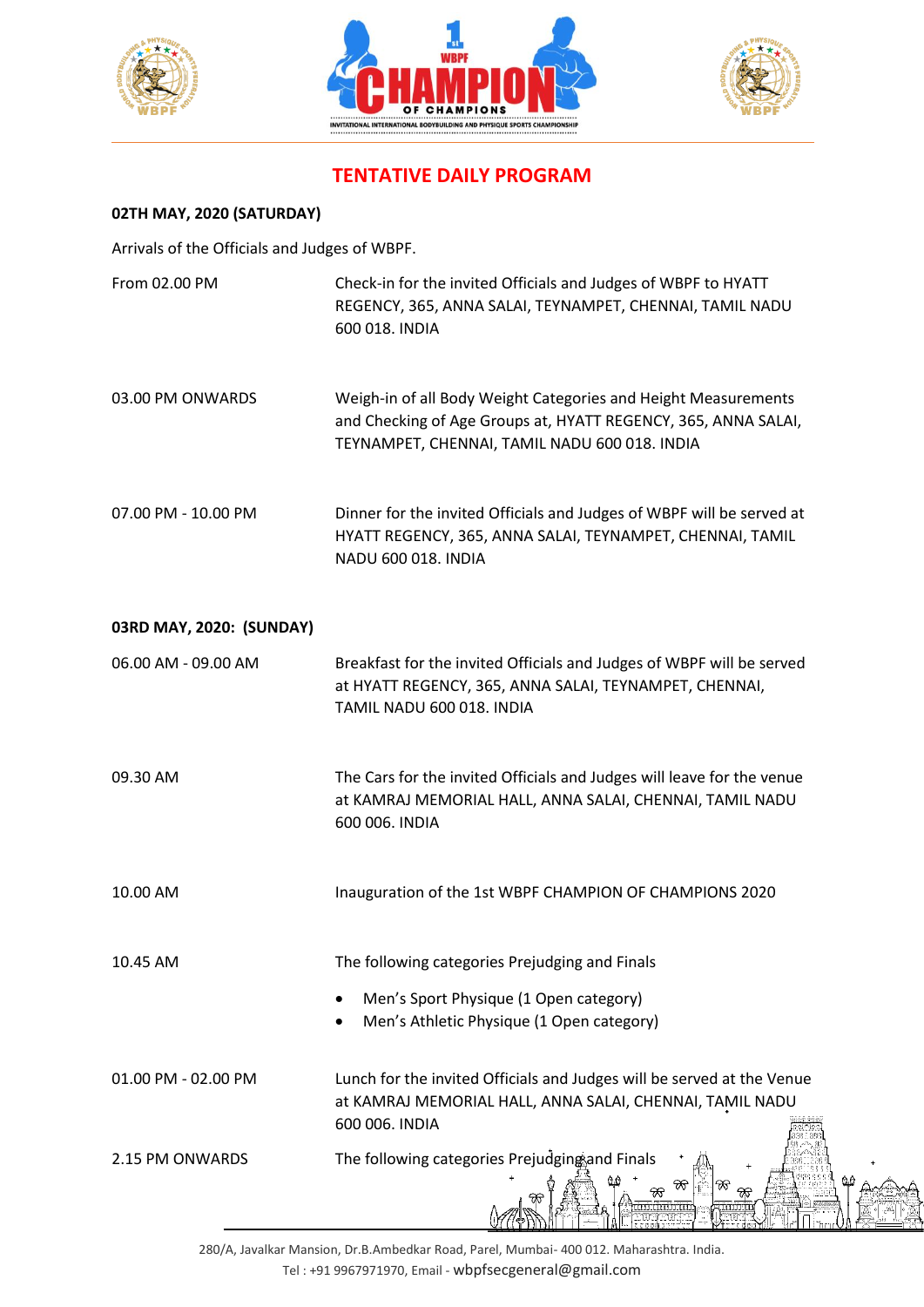





Women's Model Physique Upto 165 cms & Above165 cms (2 categories) Bodybuilding Upto 70 kg, 70 -80 kg and 80 kg & above (3 categories) Overall Champion (WBPF Champion of Champions 2020) 07.00 PM - 09.00 PM Farwell Dinner the invited Officials and Judges will be served HYATT REGENCY, 365, ANNA SALAI, TEYNAMPET, CHENNAI, TAMIL NADU 600 018. INDIA

## **04TH MAY, 2020: (MONDAY)**

06.00 AM - 09.00 AM Breakfast for the invited Officials and Judges will be served at HYATT REGENCY, 365, ANNA SALAI, TEYNAMPET, CHENNAI, TAMIL NADU 600 018. INDIA

12.00 PM Departure.

#### **HOTEL ADDRESSES AND CONTACT DETAILS**

HYATT REGENCY HOTEL 365, ANNA SALAI, TEYNAMPET, CHENNAI, TAMIL NADU 600 018. INDIA +91 44 6100 1234 [chennai.regency@hyatt.com](mailto:chennai.regency@hyatt.com)

## **COMPETITION VENUE ADDRESSES AND CONTACT DETAILS**

KAMRAJ MEMORIAL HALL ANNA SALAI, CHENNAI, TAMIL NADU 600 006. INDIA +91 44 2434 9040

#### **ORGANISING COMMITTEE**

| Ms. HIRAL SHETH   | : +91 98196 37300 |
|-------------------|-------------------|
| Mr. SANTOSH PAWAR | : +91 98211 65723 |

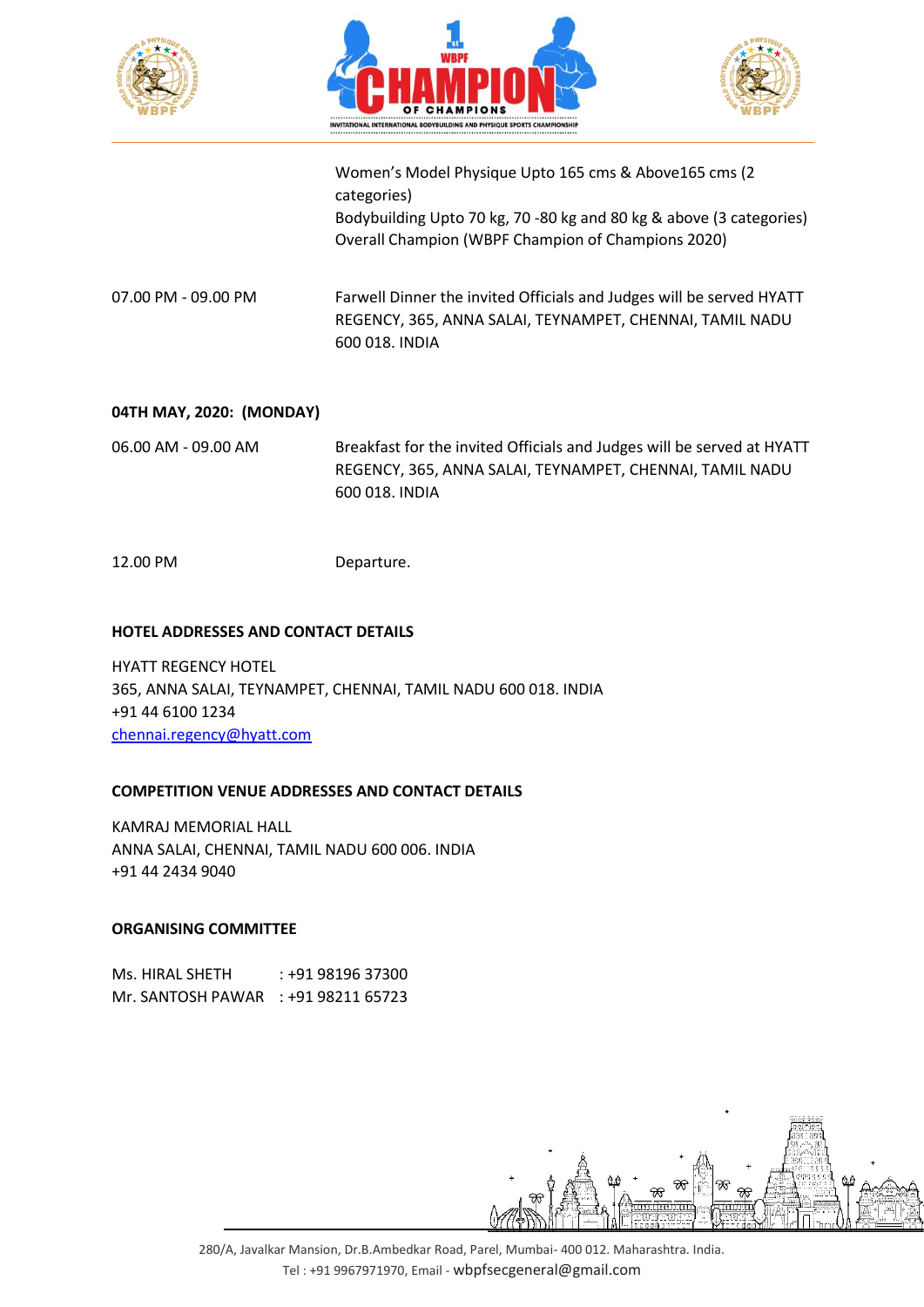





## **1 st WBPF CHAMPION OF CHAMPIONS INVITATIONAL INTERNATIONAL BODY BUILDING & PHYSIQUE SPORTS CHAMPIONSHIP 2020**

## **COMPETITION TERMS AND RULES**

| <b>Venue of Competition</b>                                                                                                                                                                                                                                                                                                                                                                                                                                                                                                                                                                                       |                                                                                                                                                                                                                                                                                                                                                                                                                                                                                                                                                                                                                                                                    |  |  |  |
|-------------------------------------------------------------------------------------------------------------------------------------------------------------------------------------------------------------------------------------------------------------------------------------------------------------------------------------------------------------------------------------------------------------------------------------------------------------------------------------------------------------------------------------------------------------------------------------------------------------------|--------------------------------------------------------------------------------------------------------------------------------------------------------------------------------------------------------------------------------------------------------------------------------------------------------------------------------------------------------------------------------------------------------------------------------------------------------------------------------------------------------------------------------------------------------------------------------------------------------------------------------------------------------------------|--|--|--|
| Date                                                                                                                                                                                                                                                                                                                                                                                                                                                                                                                                                                                                              | $02^{ND} - 3^{RD}$ MAY, 2020                                                                                                                                                                                                                                                                                                                                                                                                                                                                                                                                                                                                                                       |  |  |  |
| Venue                                                                                                                                                                                                                                                                                                                                                                                                                                                                                                                                                                                                             | KAMRAJ MEMORIAL HALL, ANNA SALAI, CHENNAI,                                                                                                                                                                                                                                                                                                                                                                                                                                                                                                                                                                                                                         |  |  |  |
|                                                                                                                                                                                                                                                                                                                                                                                                                                                                                                                                                                                                                   | TAMIL NADU600 006. INDIA.                                                                                                                                                                                                                                                                                                                                                                                                                                                                                                                                                                                                                                          |  |  |  |
| <b>Official Hotel</b>                                                                                                                                                                                                                                                                                                                                                                                                                                                                                                                                                                                             | HYATT REGENCY, 365, ANNA SALAI, TEYNAMPET, CHENNAI,                                                                                                                                                                                                                                                                                                                                                                                                                                                                                                                                                                                                                |  |  |  |
|                                                                                                                                                                                                                                                                                                                                                                                                                                                                                                                                                                                                                   | TAMIL NADU 600 018. INDIA                                                                                                                                                                                                                                                                                                                                                                                                                                                                                                                                                                                                                                          |  |  |  |
|                                                                                                                                                                                                                                                                                                                                                                                                                                                                                                                                                                                                                   | <b>CATEGORY</b>                                                                                                                                                                                                                                                                                                                                                                                                                                                                                                                                                                                                                                                    |  |  |  |
| Bodybuilding                                                                                                                                                                                                                                                                                                                                                                                                                                                                                                                                                                                                      | Upto 70 kg, 70 -80 kg and 80 kg & Above (3 categories)                                                                                                                                                                                                                                                                                                                                                                                                                                                                                                                                                                                                             |  |  |  |
| Men's Sport Physique                                                                                                                                                                                                                                                                                                                                                                                                                                                                                                                                                                                              | Open Category                                                                                                                                                                                                                                                                                                                                                                                                                                                                                                                                                                                                                                                      |  |  |  |
| Men's Athletic Physique                                                                                                                                                                                                                                                                                                                                                                                                                                                                                                                                                                                           | Open Category                                                                                                                                                                                                                                                                                                                                                                                                                                                                                                                                                                                                                                                      |  |  |  |
| Women's Model Physique                                                                                                                                                                                                                                                                                                                                                                                                                                                                                                                                                                                            | Upto 165 cms & Above165 cms (2 categories)                                                                                                                                                                                                                                                                                                                                                                                                                                                                                                                                                                                                                         |  |  |  |
|                                                                                                                                                                                                                                                                                                                                                                                                                                                                                                                                                                                                                   |                                                                                                                                                                                                                                                                                                                                                                                                                                                                                                                                                                                                                                                                    |  |  |  |
|                                                                                                                                                                                                                                                                                                                                                                                                                                                                                                                                                                                                                   | <b>PRIZE MONEY</b>                                                                                                                                                                                                                                                                                                                                                                                                                                                                                                                                                                                                                                                 |  |  |  |
| Bodybuilding                                                                                                                                                                                                                                                                                                                                                                                                                                                                                                                                                                                                      | Overall Champion - 10000 USD                                                                                                                                                                                                                                                                                                                                                                                                                                                                                                                                                                                                                                       |  |  |  |
|                                                                                                                                                                                                                                                                                                                                                                                                                                                                                                                                                                                                                   | Each group - TOP 5 - 5000, 2000, 1000, 500, 500 USD respectively                                                                                                                                                                                                                                                                                                                                                                                                                                                                                                                                                                                                   |  |  |  |
| Men's Sport Physique                                                                                                                                                                                                                                                                                                                                                                                                                                                                                                                                                                                              | TOP 5-3000, 2000, 1000, 500, 500 USD                                                                                                                                                                                                                                                                                                                                                                                                                                                                                                                                                                                                                               |  |  |  |
| Men's Athletic Physique                                                                                                                                                                                                                                                                                                                                                                                                                                                                                                                                                                                           | TOP 5-3000, 2000, 1000, 500, 500 USD                                                                                                                                                                                                                                                                                                                                                                                                                                                                                                                                                                                                                               |  |  |  |
| Women's Model Physique                                                                                                                                                                                                                                                                                                                                                                                                                                                                                                                                                                                            | Each group - TOP 5 - 3000, 2000, 1000, 500, 500 USD                                                                                                                                                                                                                                                                                                                                                                                                                                                                                                                                                                                                                |  |  |  |
|                                                                                                                                                                                                                                                                                                                                                                                                                                                                                                                                                                                                                   |                                                                                                                                                                                                                                                                                                                                                                                                                                                                                                                                                                                                                                                                    |  |  |  |
|                                                                                                                                                                                                                                                                                                                                                                                                                                                                                                                                                                                                                   | <b>REGISTRATION FEES</b>                                                                                                                                                                                                                                                                                                                                                                                                                                                                                                                                                                                                                                           |  |  |  |
| Athletes                                                                                                                                                                                                                                                                                                                                                                                                                                                                                                                                                                                                          | 1. USD 300 for the TOP 3 winners in WBPF World, Continental and<br>Regional Championships.<br>2. USD 500 will be charged from the other athletes nominated by<br>the affiliated National Federations.<br>3. USD500 will be charged to the independent athletes which<br>countries are not member of the WBPF, however they need to<br>declare of any past violations committed truthfully to the WBPF.<br>This Registration Fees is to participate in the said championship<br>and does not include the lodging, boarding, local conveyance and<br>other miscellaneous expenses.<br>Professional athletes are not eligible to participate in this<br>championship. |  |  |  |
| If any athletes or supporters need to book Hotel Hyatt, they need<br>to inform the organiser before 29 <sup>th</sup> February, 2020. The charges for<br>the same would be 200USD for two nights on twin sharing basis.<br>The charges for the single occupancy will be 350USD for two<br>nights.<br>Lodging on Request<br>The above charges include 3 meals (breakfast, lunch, dinner) and<br>no local conveyance will be provided.<br>If any athletes or supporters need more economical hotels they<br>can drop a email jbbf mumbat@yahoo.in & hirals82@gmail.com<br>and the organiser will try and help.<br>96 |                                                                                                                                                                                                                                                                                                                                                                                                                                                                                                                                                                                                                                                                    |  |  |  |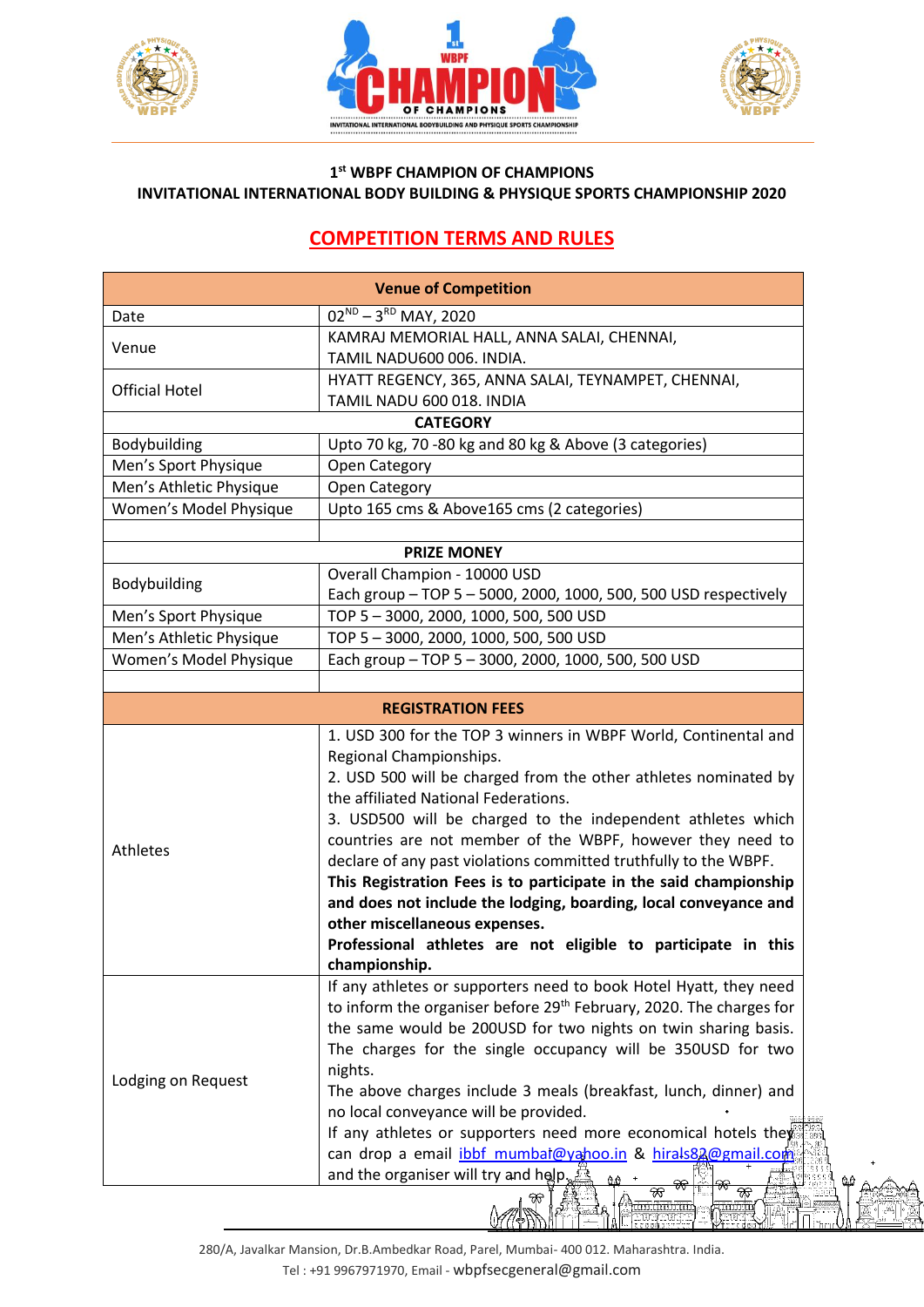





| <b>IMPORTANT NOTICE</b>                                              |                                                                                                                                                                                                                                                                                                                                                                      |  |  |  |  |
|----------------------------------------------------------------------|----------------------------------------------------------------------------------------------------------------------------------------------------------------------------------------------------------------------------------------------------------------------------------------------------------------------------------------------------------------------|--|--|--|--|
| WBPF EXECUTIVE MEMBERS<br>/ OFFICIALS / JUDGES /<br><b>SUPPORTES</b> | WBPF Secretariat will be nominating only 10 officials which<br>includes Judges who will be provided with the lodging, boarding<br>and local conveyance for three days only. For these Judges WBPF<br>will reimburse a diem of USD300 for their services.<br>Other Members, Officials, Supporters who wish to be present will<br>have to make their own arrangements. |  |  |  |  |
| Early Arrivals and Late<br>Departures                                | The nominated officials and judges who arrive early or wish to stay<br>after the championship will have to make their own arrangements.                                                                                                                                                                                                                              |  |  |  |  |
|                                                                      |                                                                                                                                                                                                                                                                                                                                                                      |  |  |  |  |

## **NO EXCEPTION WILL BE MADE UNDER ANY CIRCUMSTANCES.**

| <b>Registration Fees</b> | Only cash payments in USD-United States Dollars or Indian Rupees<br>will be accepted for Registration Fees.<br>You may use Credit Card for payments in large departmental<br>stores. It is to be noted by the Athletes and Officials, that all<br>Malls/Departmental stores/Chemists are not having the facility of<br>accepting US Dollars. The Secretariat may arrange for the Currency<br>Exchange depending on the availability.<br>The rate of exchange from US\$ to Indian Rupees may differ at the<br>time of Registration. |
|--------------------------|------------------------------------------------------------------------------------------------------------------------------------------------------------------------------------------------------------------------------------------------------------------------------------------------------------------------------------------------------------------------------------------------------------------------------------------------------------------------------------------------------------------------------------|
| Secretariat              | The Organizing Committee will maintain a Secretariat at the Hotel<br>from 09.00 AM to 09.00 PM on 02 $^{nd}$ and 03 $^{rd}$ May, 2020. You may<br>obtain information and assistance from the Secretariat.                                                                                                                                                                                                                                                                                                                          |

#### **Weigh-in and Registration**

Registration for athletes and Weigh-in will take place at HYATT REGENCY, 365, ANNA SALAI, TEYNAMPET, CHENNAI, TAMIL NADU 600 018. INDIA. Please refer to the day-to-day program for further details. It is the responsibility of the athletes to make sure that they are on time for the Weigh-in and Registration. If an athlete is late for the Weigh-in and Registration, that athlete will be disqualified and his / her Registration Fees will not be refunded.

#### **Judges**

In order to assist, the WBPF Judges Committee and WBPF Secretariat will select the Judges and they will be informed well in advance. Those who are unable to attend must inform WBPF Judges Committee and WBPF Secretariat well in time, so that another judge can be selected for the same.

## **IMPORTANT NOTICE**

- Each athlete who wishes to participate in the said championship must pay the requisite Registration Fees.
- Each athlete must bring his/her passport and posing music to the weigh-in and registration, failing which the athlete's weigh-in will not be processed.
- No G-string bikinis are allowed. An athlete must comply with specification sheet attached and they must produce their bikinis for verification and approval for the pre-judging and finals at the weigh-in area. The bikinis will be stamped with a marker as an approval by the Judges Committee.
- During the weigh-in, all female athletes should be properly dressed. NO PYJAMAS OR NIGHT GOWNS are allowed. This is to protect the image of our sport in the event, press or VIPs were to be present during the weigh-in, it will put our sport in an awkward position. Please use track suits or a decent dress.

₩

ऋ

ऋ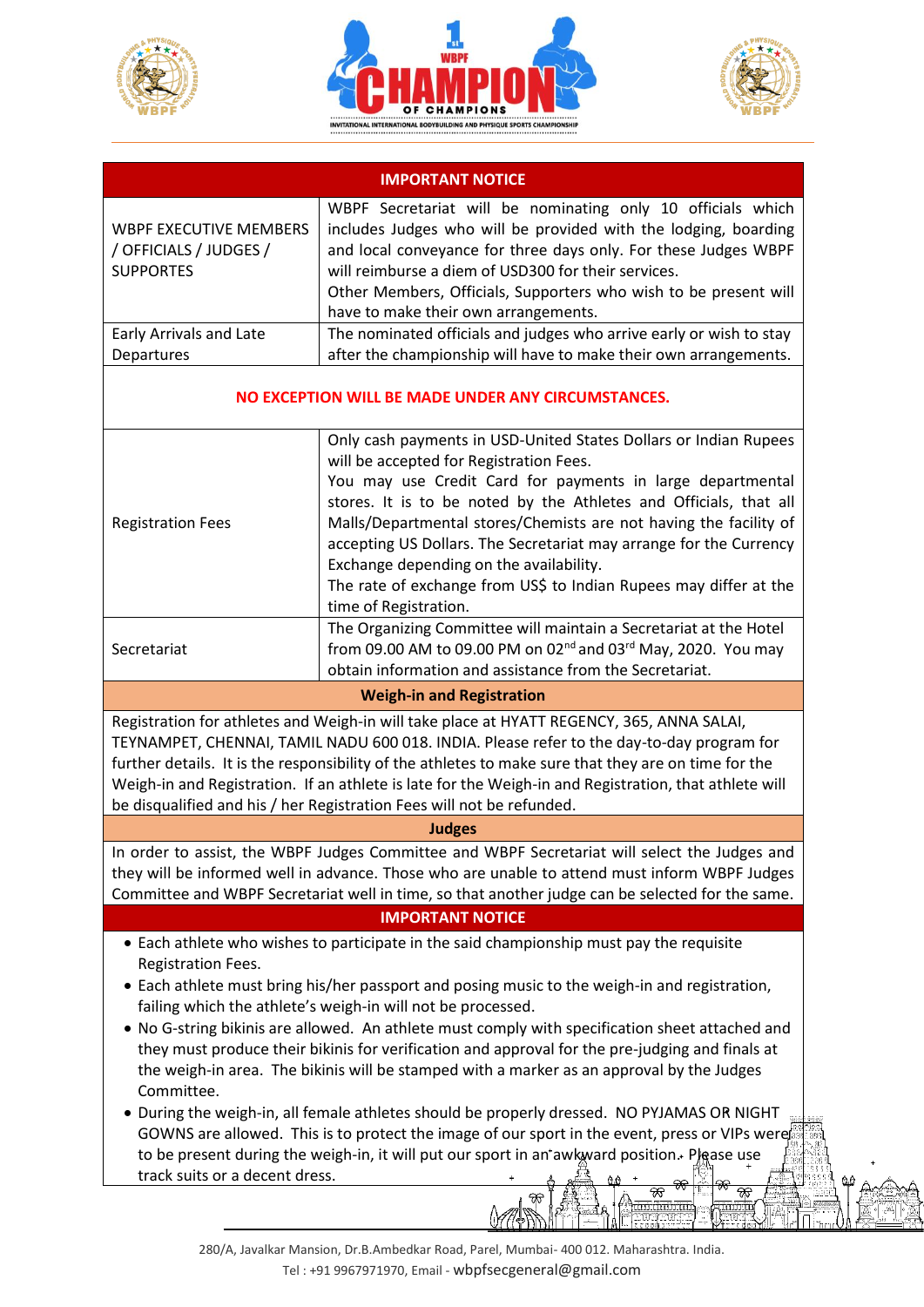





- At the parade of the Athletes, if you were to be represented by the female athlete, she should also appear in a track suit and not in a bikini.
- All female athletes are to be reminded that they are participating in a sporting event and not in entertainment venues like night clubs, therefore, we should ask the women to change their behaviour when they come on to the stage in the "walk-in" wiggling their rear ends or looking back into the audience when they stand in the quarter turn facing the back of the stage and stretching out their butt and winking at the judges and the audience.

| Backstage Access / Dressing                                                                                                                                                                                                                                       | Access to the backstage and/or dressing room areas shall be                                                                                                                                                                                                                                                                                                                                                                 |  |
|-------------------------------------------------------------------------------------------------------------------------------------------------------------------------------------------------------------------------------------------------------------------|-----------------------------------------------------------------------------------------------------------------------------------------------------------------------------------------------------------------------------------------------------------------------------------------------------------------------------------------------------------------------------------------------------------------------------|--|
| <b>Room Access</b>                                                                                                                                                                                                                                                | strictly limited to essential personnel only.                                                                                                                                                                                                                                                                                                                                                                               |  |
| Camera/Video Tape<br>Equipment                                                                                                                                                                                                                                    | Camera and /or Videotape equipment shall be strictly prohibited in<br>the backstage and /or dressing room areas except when used by<br>the WBPF / IBBF members and WBPF / IBBF authorized media<br>persons and, in any event, these devices shall be strictly prohibited<br>in the dressing room area.                                                                                                                      |  |
| <b>Parade of Athletes</b>                                                                                                                                                                                                                                         | National dress code or track suits to be worn by delegates and /or<br>officials taking part in the Parade of Athletes.                                                                                                                                                                                                                                                                                                      |  |
| <b>Entry Pass Card</b>                                                                                                                                                                                                                                            | The supporter / extra officials and others, will be charged for the<br>Entry Passes for the venue.                                                                                                                                                                                                                                                                                                                          |  |
| <b>Media Accreditation</b>                                                                                                                                                                                                                                        | All media accreditation, except local media, shall be controlled by<br>the WBPF Secretariat & IBBF.                                                                                                                                                                                                                                                                                                                         |  |
| <b>Medical Withdrawal</b>                                                                                                                                                                                                                                         | In case of non-participation of any athlete due to medical<br>emergency / condition their registration fees will not be refunded.                                                                                                                                                                                                                                                                                           |  |
| Visa                                                                                                                                                                                                                                                              | Please note that the Organizer will not be able to provide landed<br>visa to any country. Therefore, please consult the Indian Embassy<br>in your country to determine if you need a visa. Upon request, an<br>official invitation letter shall be signed and issued by the Organizer.<br>It is to be noted that the Visa Administration process differs from<br>country to country and hence kindly apply well in advance. |  |
| <b>Electrical Current</b>                                                                                                                                                                                                                                         | 220 voltages at 50 hertz outlet plug three round holes.                                                                                                                                                                                                                                                                                                                                                                     |  |
| Language                                                                                                                                                                                                                                                          | The official language in India is Hindi. English and Tamil is spoken in<br>hotels, Malls and most of the restaurants                                                                                                                                                                                                                                                                                                        |  |
| National Anthem/National<br>Flag                                                                                                                                                                                                                                  | a) You must provide National Flags of your country. The flags<br>must be manufactured of dense silk and must measure no<br>more than 2.5 meters x 1.5 meters.<br>b) You must also provide your National Anthem (shortened<br>version) on CD or Pen Drive. Video or cassette not<br>acceptable.                                                                                                                              |  |
| <b>Posing Music</b>                                                                                                                                                                                                                                               | Posing music must be on CD or Pen Drive of good quality. The<br>music should be cued from the start of the CD or Pen Drive. Each<br>competitor must affix his/her name on the CD or Pen Drive for<br>easy identification.<br>The USE OF PROFANE, VULGAR OR OFFENSIVE LANGUAGE IN<br>POSING MUSIC IS PROHIBITED.                                                                                                             |  |
| Please co-operate and submit your entry forms in time as per the<br>closing dates shown in the form. You are kindly requested send<br><b>Final Entry</b><br>email to wbpfsecgeneral@gmail.com, wbpsf.ckam@yahoo.com/<br>ibbf mumbai@yahoo.in / hirals82@gmail.com |                                                                                                                                                                                                                                                                                                                                                                                                                             |  |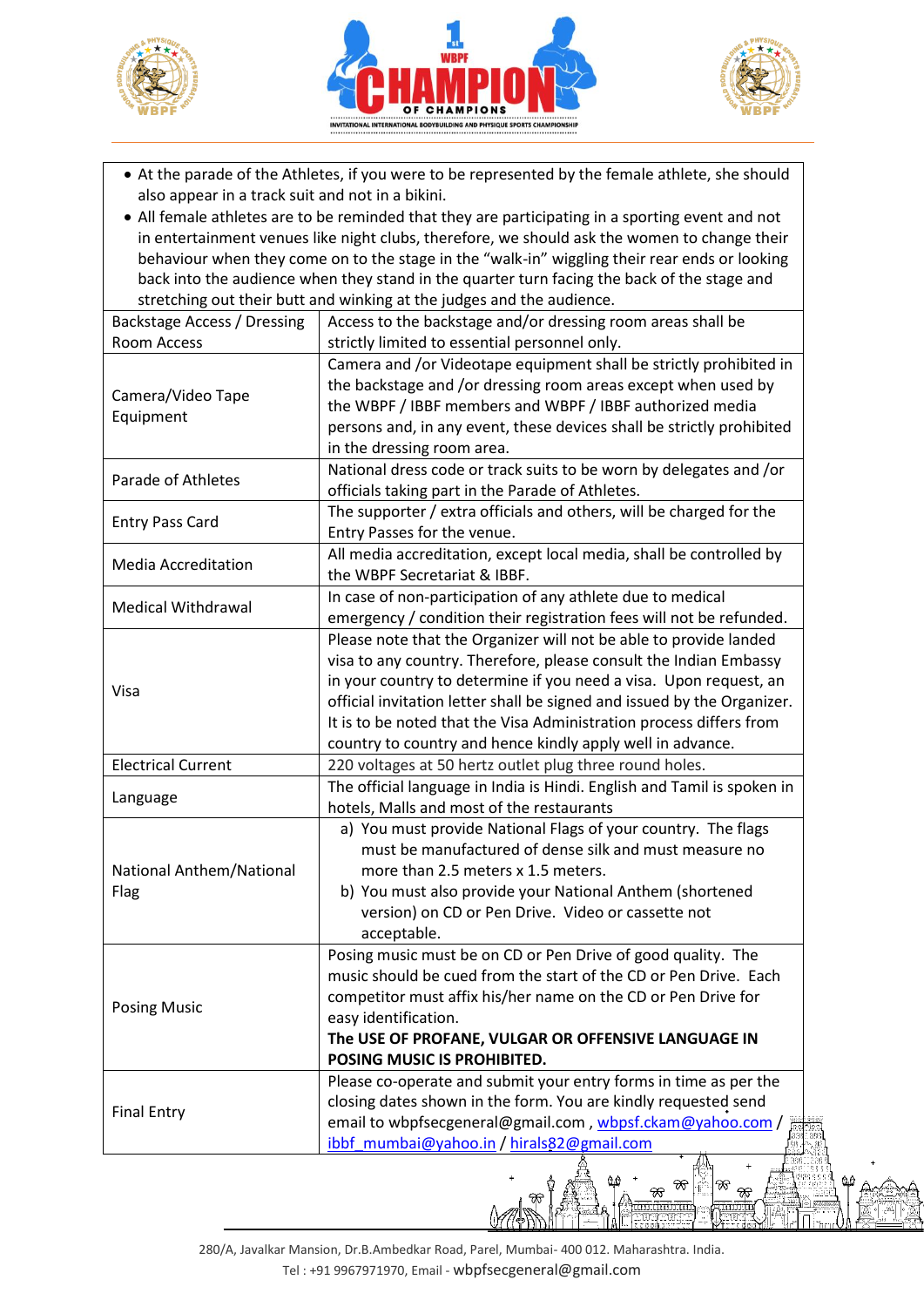





## **- FINAL ENTRY FORM -**

In order to assist in the planning and organization of this championship, please complete the Final Entry Form to be returned before 31<sup>st</sup> March, 2020.

C.C. this form to [wbpfsecgeneral@gmail.com](mailto:wbpfsecgeneral@gmail.com) / wbpsf.ckam@yahoo.com / hirals82@gmail.com

## FILL FORM IN CAPITAL LETTERS

| <b>FEDERATION NAME OR</b>  |  |
|----------------------------|--|
| <b>INDEPENDENT ATHLETE</b> |  |
| <b>NAME</b>                |  |
| <b>CONTACT NO.</b>         |  |
| <b>EMAIL ID</b>            |  |

#### **SENIOR MEN'S BODYBUILDING Up to 70 Kg.**

|   | ATHLETES NAME | PASSPORT      | <b>EMAIL ID</b> | CONTACT    |
|---|---------------|---------------|-----------------|------------|
|   |               | <b>NUMBER</b> |                 | <b>NOS</b> |
|   |               |               |                 |            |
|   |               |               |                 |            |
| ۰ |               |               |                 |            |

#### **SENIOR MEN'S BODYBUILDING 70-80 Kg.**

| ATHLETES NAME | PASSPORT<br><b>NUMBER</b> | <b>EMAIL ID</b> | CONTACT<br><b>NOS</b> |
|---------------|---------------------------|-----------------|-----------------------|
|               |                           |                 |                       |
|               |                           |                 |                       |
|               |                           |                 |                       |

## **SENIOR MEN'S BODYBUILDING 80 Kg and Above**

| ATHLETES NAME | PASSPORT      | <b>EMAIL ID</b> | CONTACT    |
|---------------|---------------|-----------------|------------|
|               | <b>NUMBER</b> |                 | <b>NOS</b> |
|               |               |                 |            |
|               |               |                 |            |
|               |               |                 |            |

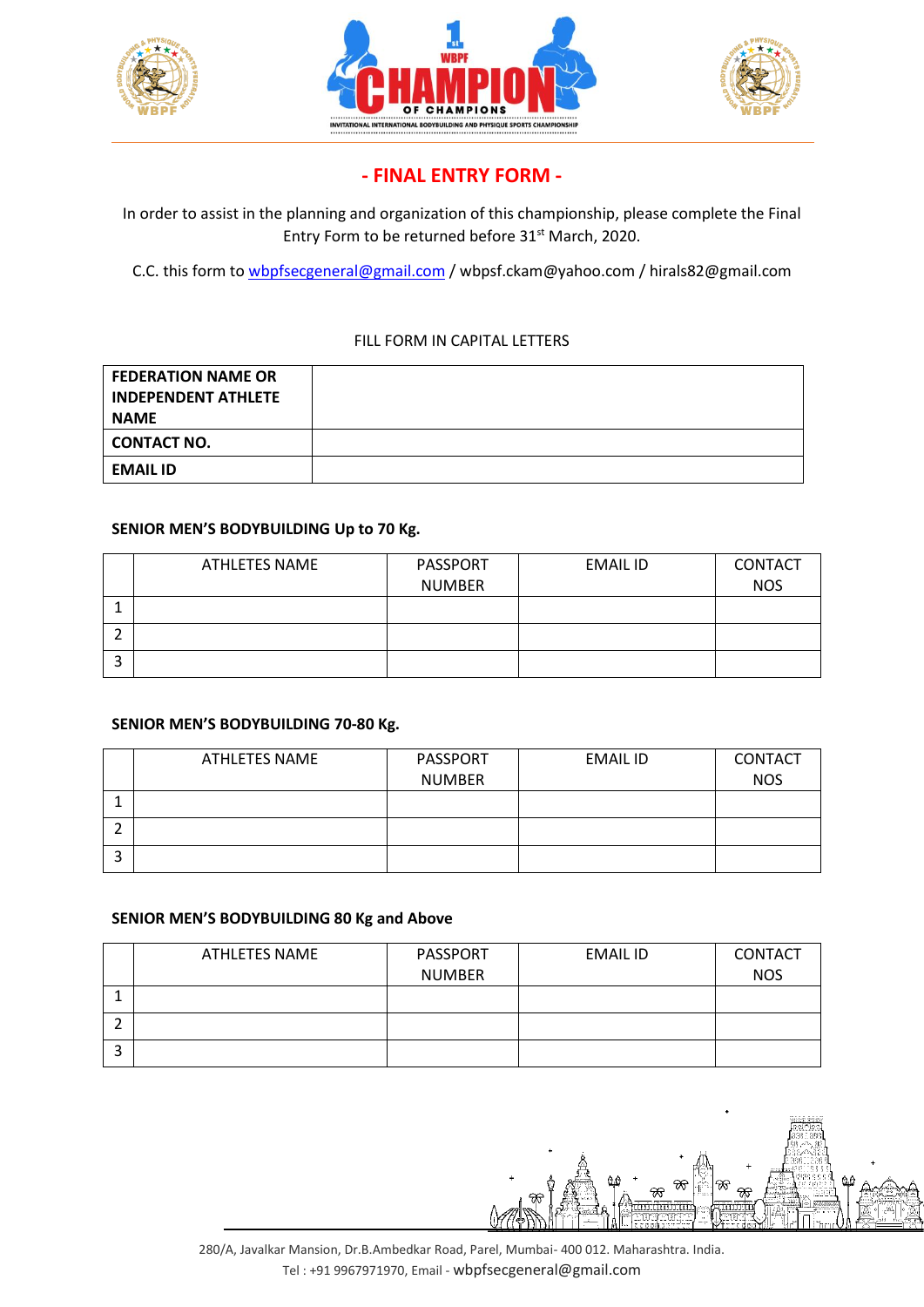





## **MEN'S ATHLETIC PHYSIQUE – Open Category**

|   | ATHLETES NAME | PASSPORT<br><b>NUMBER</b> | <b>EMAIL ID</b> | CONTACT<br><b>NOS</b> |
|---|---------------|---------------------------|-----------------|-----------------------|
|   |               |                           |                 |                       |
|   |               |                           |                 |                       |
| د |               |                           |                 |                       |

## **MEN'S SPORTS PHYSIQUE – Open Category**

|   | ATHLETES NAME | PASSPORT      | <b>EMAIL ID</b> | CONTACT    |
|---|---------------|---------------|-----------------|------------|
|   |               | <b>NUMBER</b> |                 | <b>NOS</b> |
|   |               |               |                 |            |
|   |               |               |                 |            |
| د |               |               |                 |            |

#### **WOMEN'S MODEL PHYSIQUE Up to 165 cm**

| ATHLETES NAME | PASSPORT      | <b>EMAIL ID</b> | CONTACT    |
|---------------|---------------|-----------------|------------|
|               | <b>NUMBER</b> |                 | <b>NOS</b> |
|               |               |                 |            |
|               |               |                 |            |
|               |               |                 |            |

## **WOMEN'S MODEL PHYSIQUE Above 165 cm**

|   | ATHLETES NAME | PASSPORT      | <b>EMAIL ID</b> | CONTACT    |
|---|---------------|---------------|-----------------|------------|
|   |               | <b>NUMBER</b> |                 | <b>NOS</b> |
|   |               |               |                 |            |
|   |               |               |                 |            |
| J |               |               |                 |            |

#### **ARRIVAL INFORMATION OF TEAM**

| <b>DATE</b><br>- - - - - | <b>TIME</b> | <b>FLIGHT NO</b> |
|--------------------------|-------------|------------------|
|                          |             |                  |

#### **DEPARTURE INFORMATION OF TEAM**

| DATE | <b>TIME</b> | <b>FLIGHT NO ·</b>                                                                          | 1464,8241<br>Tool Neel                                                                   |
|------|-------------|---------------------------------------------------------------------------------------------|------------------------------------------------------------------------------------------|
|      |             |                                                                                             | a sean<br>Claisia<br>.                                                                   |
|      | €           | ûв<br>₩<br>₩                                                                                | a alam boa ay<br>ЭĎ.<br>O.f<br><b>INCORP</b><br>Jee gelee s                              |
|      | ₩           | $\pi$<br>₩<br>歴史には<br><b>Control Security Control</b><br><u> 1999 - Jan</u><br>ktore en art | Ë∰.<br>jaseči<br><br>أسحجافا<br>. कि<br><b>The Control</b><br>انش<br>يقزا<br>uel.<br>llë |